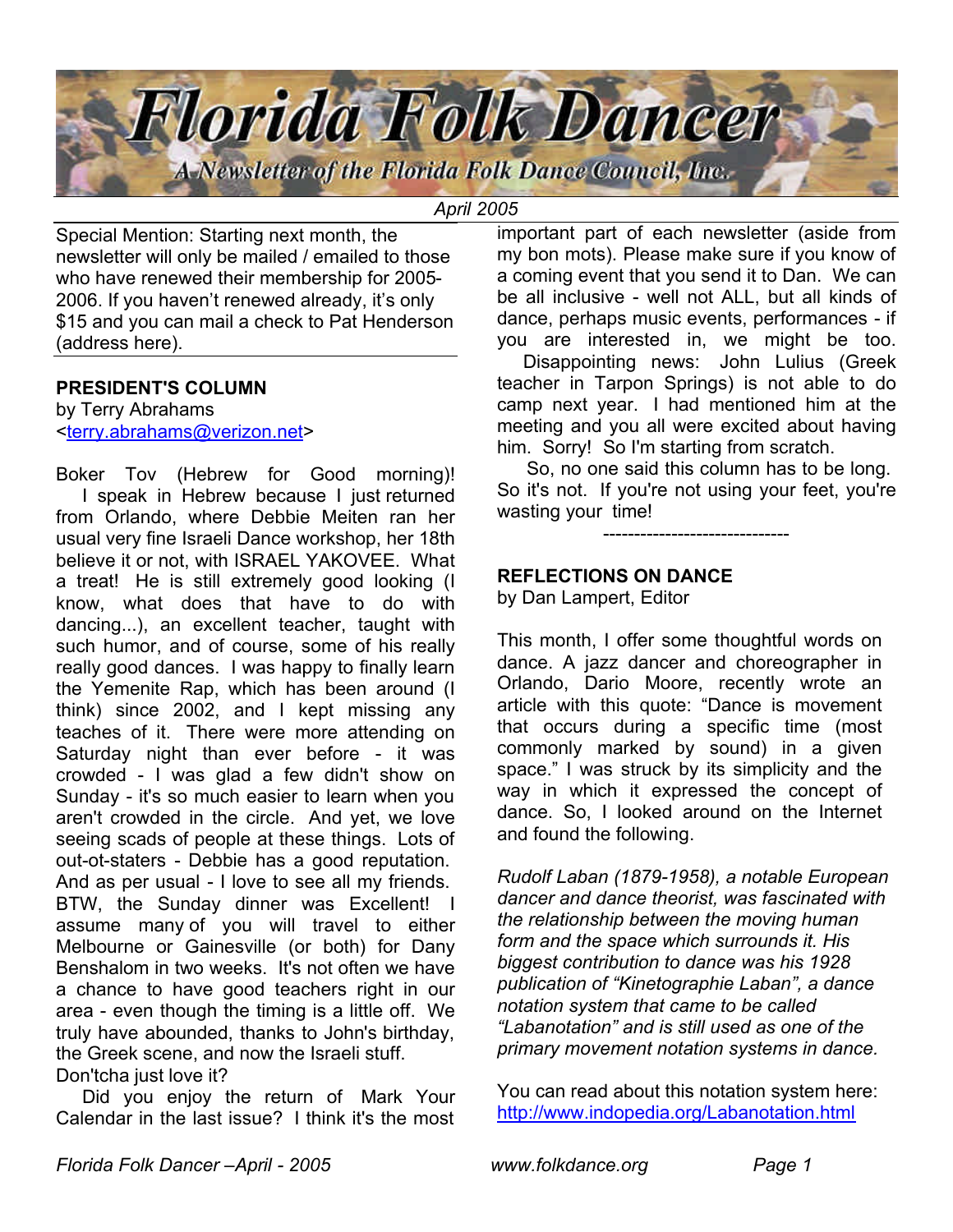There's also a web page on Laban movement analysis:

http://www.indopedia.org/Laban\_Movement\_An alysis.html

Enjoy! I hope to have something "different" next month as well!

------------------------------

# **SPRING FLING**

*Saturday 30 April 2005* 11 am – 11 pm

The Port Orange Folk Dance Club will hold its annual Spring Fling from 11 am to 11 pm on Saturday 30 April 2005 at the Port Orange Adult Activity Center, 4790 South Ridgewood Avenue (US-1) Port Orange (South of Daytona Beach). Turn East off I-95 at Old Exit 85 (The Port Orange Exit) onto Dunlawton Ave., Turn right onto Ridgewood Ave (US-1) just before the bridge. The center will be about six blocks south of Dunlawton Ave. on the right. Corner of White Street. Parking behind the building. Sorry – no wood floor. Air conditioned building. **Contact:** Julius Horvath, Phone: 386-252-5738, email: julhorvath@aol.com, website:

www.folkdance.org

**FROM TURKEY AND HAWAII**

by Raluca Ioana Rosca <rarosca@ufl.edu>

These pictures were taken at the March 11 workshop called 'And the Goddess danced'.

------------------------------



Margaret Tolbert in a Turkish costume



Yang Mu performing the Hawaiian dance 'The little grass shack'



everybody lining up behind Margaret and me to do 'Neda Voda Nalivala'. ------------------------------



#### **MARK YOUR CALENDAR**

**April 30, Spring Fling,** 11am-11pm. Port Orange Adult Activities Center, 4790 South Ridgewood Ave., Port Orange.

**May 14-24, Norway Tour with Lee Otterholt and Jim Gold.** www.jimgold.com

**June 10-19, Dance on the Water Croatia /Adriatic Sea Cruise.**  www.folkdanceonthewater.org

**July 2-9, Norwegian and Swedish Music and Dance** at Buffalo Gap Camp**.** www.nordicfiddlesandfeet.org

*Florida Folk Dancer –April - 2005 www.folkdance.org Page 2*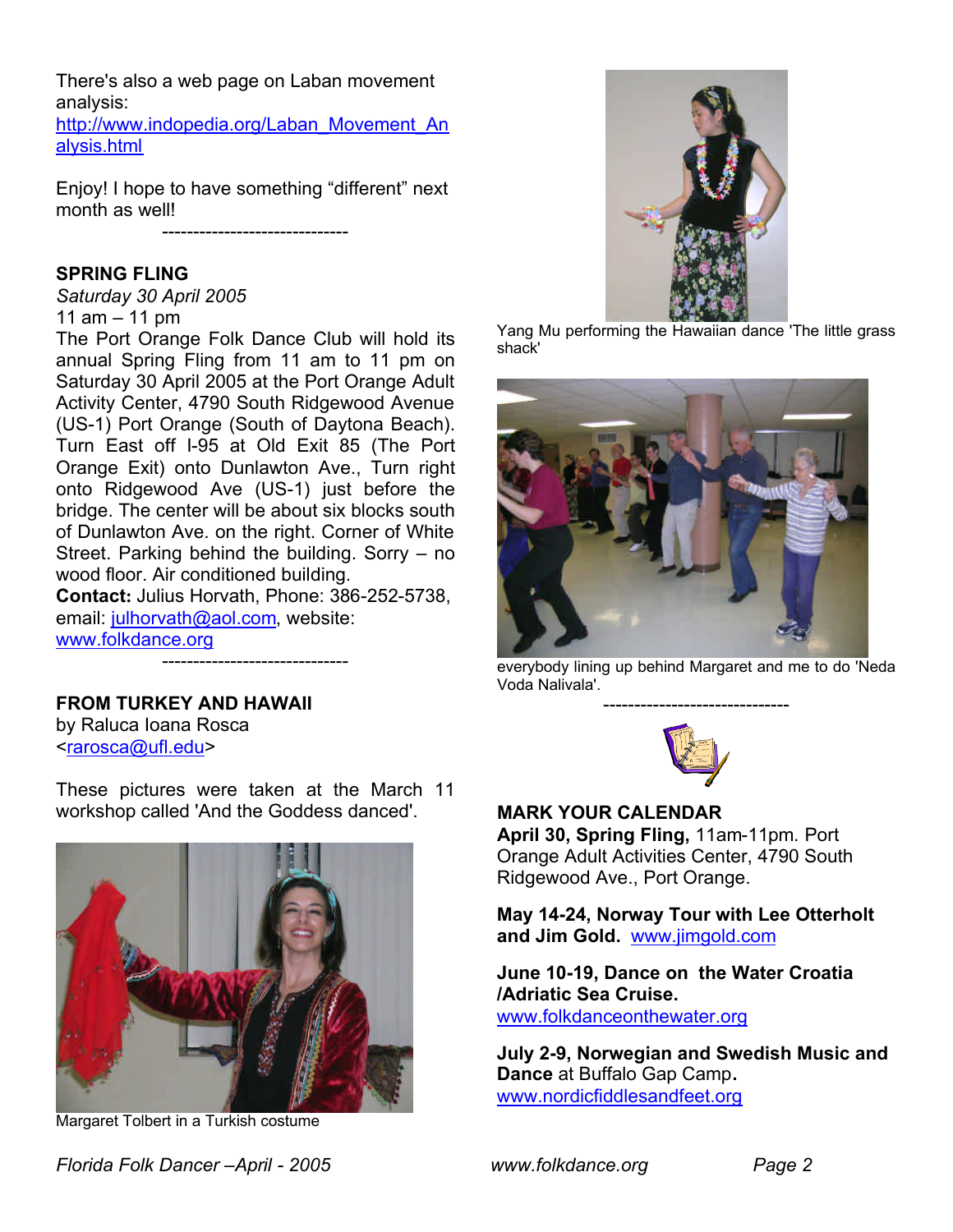**July 4-13, French Canada with Yves Moreau and Jim Gold.** www.jimgold.com

**August 1-13, Bulgaria – Koprivshtitsa Folk Festival.** www.jimgold.com

**August 13-September 5, Mainewoods Dance Camp.**

**September 9-12, Israeli Dance Camp**, Dany Ben Shalom, Ruthy Slann

------------------------------

#### **ENGLISH COUNTRY DANCING**

in St. Cloud in May 2005 by Catie Condran Geist

 The Central Florida English Dancers present The Mayfair Ball on May 14th and 15th, 2005, at the Saint Cloud Senior Center in Saint Cloud, Florida (from highway 192, drive south on Budinger Street, then drive west on 17th Street).

 Afternoon English Country Dance workshops on Saturday May 14th with music by Spur of the Moment (John Daly, Sheila Cootes, Bill Possi, Val Vonheeder, and Jean Murray) and teaching by Catie Condran Geist, Colette Moore, and Pam Russo from 12:30 until 4:30PM.

 The Mayfair Ball will be held from 7:00 until 10:30PM, with music by Full Circle (Veronica Lane, Ben Bolker, Ted Lane, and Sandee Rose Arozqueta) and calling by Diane DePuydt, Charlie Dyer, and George and Onie Senyk.

 There will be brunch and more dancing on Sunday, May 15th, from 10:00AM until 2:00PM with all of the Florida callers participating and the music will be provided by Spur of the Moment.

 The cost for this lovely weekend of dancing is \$20 if sent by April 15, \$25 after that date. Make checks out to Curtis Stulting and mail them to:

9950 Lake Elmhurst Lane #114 Oviedo, FL 32765

 For more information, call 407-923-3559 or look at the Full Circle website http://home.earthlink.net/~full\_circle\_band/ where you will find information about motels.

 I hope to see you all on the dance floor! (How many of you noticed that five FFDC members are listed as either callers or musicians?)

------------------------------

# **GRAPEVINE INT'L FOLK DANCERS SARASOTA**

by Marie Millett, gvduurn@earthlink.net

 Although this scribe has been negligent in reporting, the Grapeviners have been dancing up a storm every Wednesday night. Due to Ann Kessler's busy schedule she has made her way to Sarasota only the first two Wednesdays of the month. All is not lost because we have Nancy Wilusz and Andi Kapplin to teach and lead the other two Wednesdays.

 We have missed Ursula Tison this last month and hope her health will improve soon.

 Great visitors have come our way---Don and Phyllis from Chicago, Ron and Kathy who dance in Wisconsin but actually live in Illinois and Jim and Sara from Georgia. We look forward to their return.

------------------------------

### **PICTURES FROM GAINESVILLE**

- Raluca Ioana Rosca

 Here are some pictures from the visit of Bruce Sagan in Gainesville, taken at the party at Julieta's house. John, Linda and Jack can be seen dancing

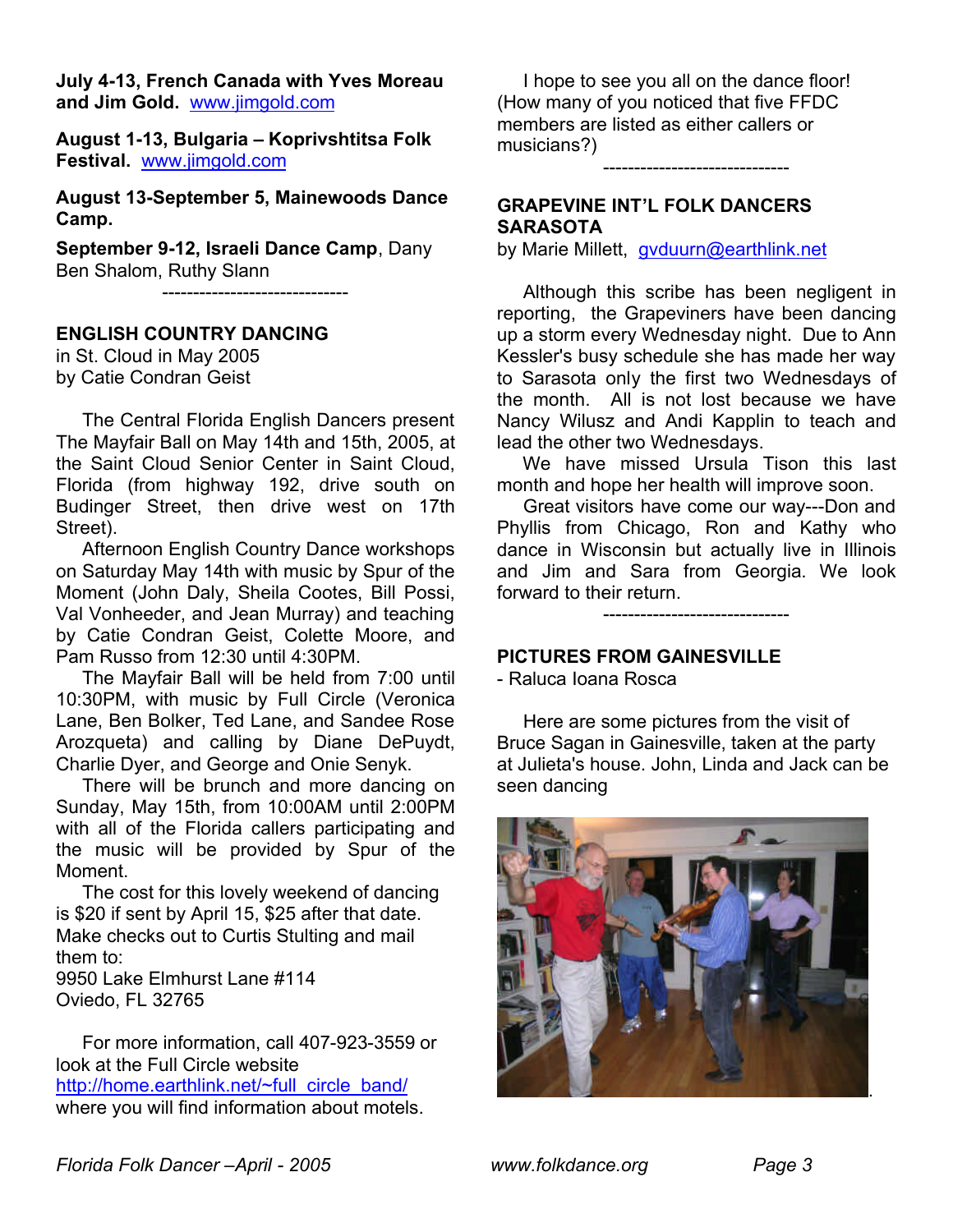

**TAMPA TUNES** by Terry Abrahams <terry.abrahams@verizon.net>

 It's hard to believe you have to read two columns by me. But I seem to be the one that sends stuff from Tampa, so....

 I did my fencing in Denver. I have expanded to all three weapons now, and in spite of knowing nothing about epee (the answer in the crossword puzzles), I came in 15th out of 49! One of my more exciting moments. I did o.k. in the others, my goal being to gather points in order to make the US team for Labor Day World Championships to be held in Tampa and that mission was accomplished. One more biggie tournament in Sacramento and that phase will be finished. I've been to a number of Florida tournaments, fencing so-so (I have some major flaws that I can't get rid of), and have a good time in spite of my faults. Saturday I fenced from 9 to 6 before going on to the workshop in Maitland. And I never lose any weight - go figure. I had looked up the dancing in and around Denver, but the one time I was

truly free (and not shmoozing with other fencers) there was 4" of snow, and I was afraid to drive to Fort Collins.

 Our little tiny group keeps trying. Judith, Ernesto, Kevin and I did a performance at SPIFFS in Maria (the saleslady from camp) Kaloy's Bulgarian booth. No one was there to watch, but we had fun rehearsing and got in free, and got free food and got to dance too. What more can you ask? I was supposed to

teach at a middle school, but the event got cancelled. The Israeli group is doing a demo this week at a grade school. Andy is very busy with his swing dancing, helping organize events, attending workshops, dancing many times a week. Bill, who still Israeli dances but has dropped out of our International group (years ago), still dashing around winning Bridge tournaments and going to Country Western and other ballroom dances. He does quite a lot of out-of-town workshops. Judith had a wonderful time at a Scan workshop in Denver (a week before my trip). We all still hit the contra scene, Andi still goes to Sarasota - with or without Ursula, who is still working on making her body better. She is helping teach when Ann isn't there. Has cards, will travel! She's due to leave for Vancouver next month. Sob! Our Israeli group really suffers when she is gone, but she doesn't care - she just leaves us alone to fend for ourselves. Well, she leaves her cards. We've had some new people coming, but they aren't ensconced enough to be regulars - but we're hoping! And I'm hoping you haven't gotten tired of my monthly comments. See you at Spring Fling!

## **RENEW OR BECOME A MEMBER OF THE FLORIDA FOLK DANCE COUNCIL, INC.**

------------------------------

Dues for membership are \$15 a year single, and \$20 for family and are renewable by March 1. Please send check made payable to FFDC to the treasurer:

Pat Henderson 9859 Berry Dease Rd Orlando, FL 32825

In addition, please state whether you want the newsletter by email or regular mail.

------------------------------

#### **DANCING IN SEATTLE**

 Last Friday night (March 19) I was dancing with the Seattle folkdance group. How did I found them? I did a web search in the (not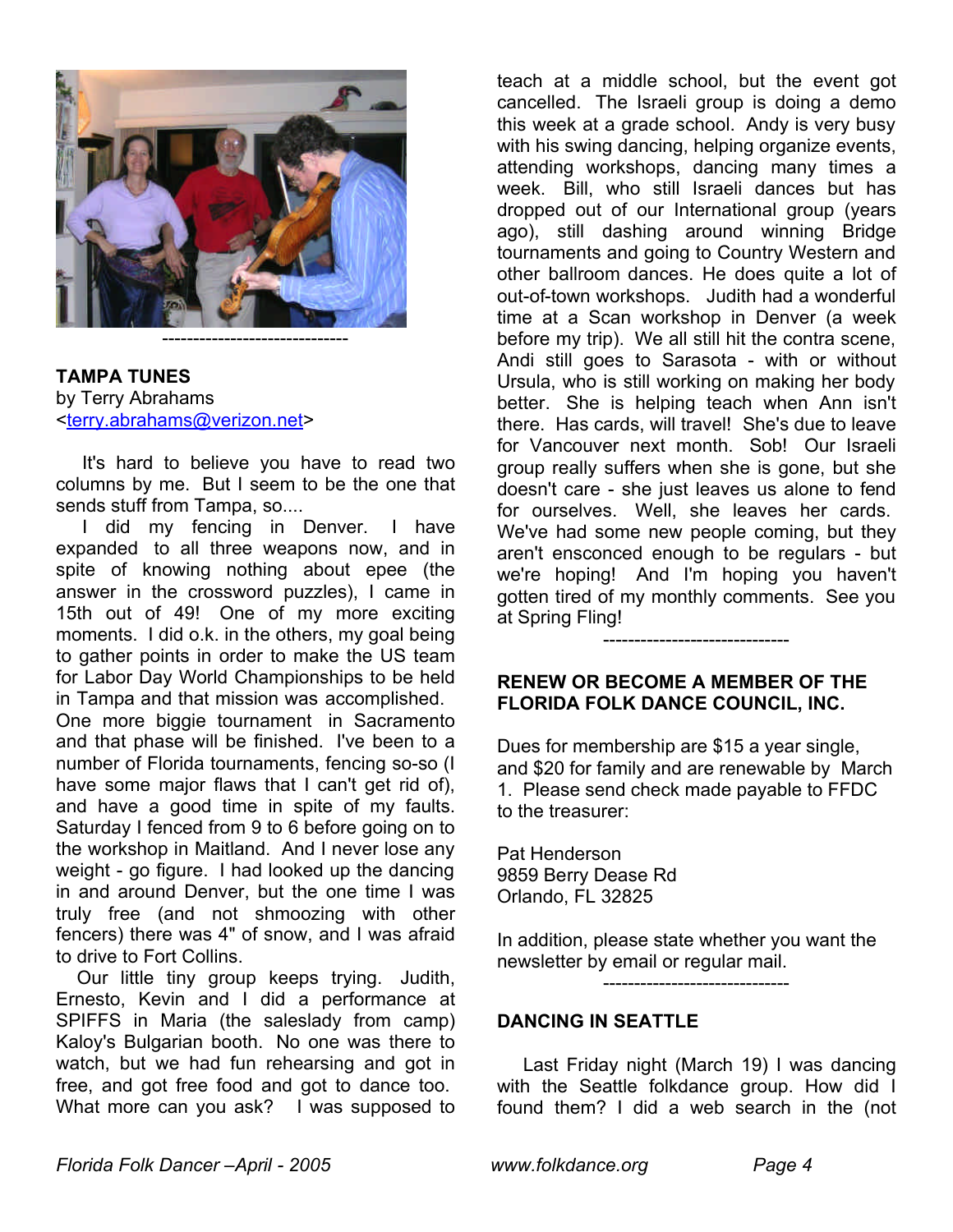always updated but still the best around) National directory(www.folkdancing.org), find the phone numbers for the local organizers, once in Seattle I've called Jana Rickel to confirm the meeting time and place and ...there I went: 7220 Woodlawn Ave NE, Seattle. One can join every Friday from 8 30 for the dance(\$5) or come at 7 30 for the class (\$7, includes dance afterwards). In terms of 'good floor' and 'nice feeling to it', the Veterans of Foreign War Hall has plenty of places for improvement: the floor was plastic on cement, and the large dance space was bordered by lockers, mattresses, 'Attention, wet floor' signs and a general work-in-progress atmosphere. However, the group was surely making the best from what they had: lamps with colored bulbs were clipped to the windows, and the 30+ people in there were filling in the place with dance and conversations (the front stage of the hall was used to deposit bags and to sit people in between dances). The payment was on the honor system, with a recycled cookie jar in which one can put the money and a sign posted on the table by the door.

 All their music was on mini-disks, grouped by countries. They didn't have a music catalog per se, just a Rolodex-like system, with each dance name written in big upper case characters on a pieces of cardboard (approximately 4 by 12 inches) and a wood-board with pockets in which the name cards were inserted. There was no official teaching from 8 30 on, just request, and anyone who wanted a dance would go up front, look for the name card, and put it on the board. The card with the name of the dance 'playing now' was slid out from the board a few inches, so it was no confusion on what is playing. Nobody came to me to say 'hey, I haven't seen you around, is it your first time?' but they've been friendly when approached, and at the end invited me to come back . I knew and danced about 1/3 of their repertory--early in the night they preferred low impact dances, while toward 11 I've witnessed some pretty impressive sborinkas (several members of the group were in an Yves Moreau workshop a little ago, so the repertory was leaning toward Bulgarian that night).

 I've talked a little more to one of the organizers (Liliana) and she was telling me that the group was ready to close about 1 year ago, because the attendance was dropping and they weren't able to cover the 180/night rent for the hall. The got out of the crisis by aggressively advertising in the 'Cultural Scene' supplements of the town newspaper, calling former members and, more interesting, by reforming the teaching segment! The present system, that seems to work fine, is to have 6 weeks long session covering 4-6 dances. All that is taught during such a cycle are the predefined 4-6 dance, with one more complicated dance being worked for all 6 weeks, while the other dances are taught once and then reviewed periodically during the cycle. I didn't get there in time to see the teaching, but I can testify that when dances from the teaching part were played later during the night, most everyone got up to dance them. I thought that the cycle of sessions was a great idea and it might be something we'll want to experiment with in Gainesville. I took pictures with my disposable camera, and if they came out good, I'll make sure to send them to the FFDC newsletter!

 See you all dancing (in Florida) -Raluca ------------------------------

# **DANCING DOWN UNDER**

An email by Martin Williams of the Perth International Folk Dance Group in Australia Martin.Williams@westernpower.com.au



Saw your email on Florida Folk Dancer site… Liked you digital pictures. I've attached some taken at our special night this Monday with the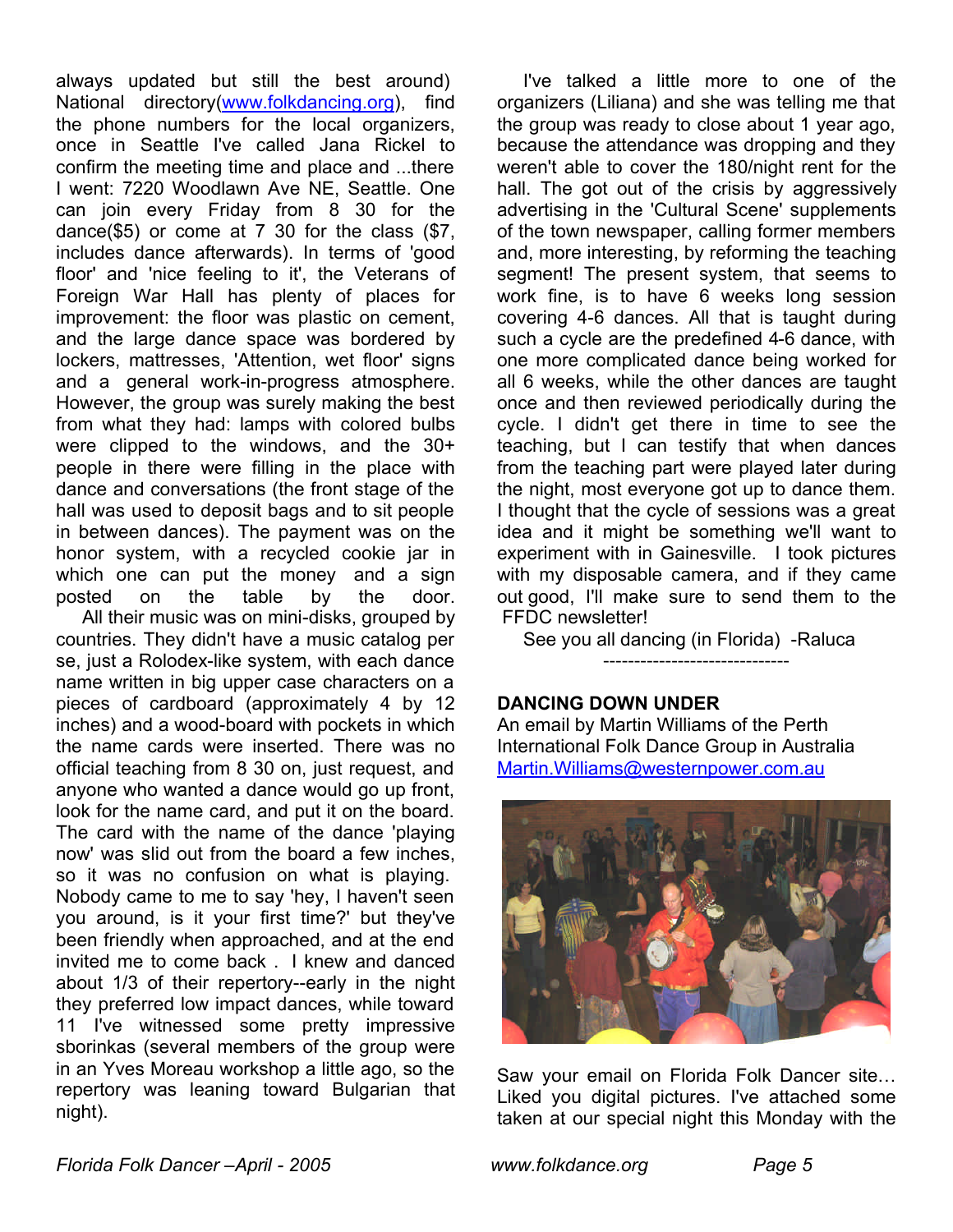Gypsy Group Xenos. We had over 70 dancers. Folk dance is alive and well!



 We live in Perth in a very isolated corner of Western Australia (WA). Our nearest big city neighbor is in Singapore, so it's not even in the same country and is a 4-hour flight! WA is about 4-times the size of Texas, and about 70% the size of the USA, with about one twohundredth of the population!!

Good to hear from you. -- Martin ------------------------------

### **TAP DANCING AT FAIRWAYS**

by Joy <hrndj4@aol.com>

"DANCING DOWN BROADWAY" The dance show, presented by Pat Bryant and the "Class Act Dancers" on March 18-20, played to a full house at each performance. If you had a chance to see the show, you realized the time and effort it took to make it memorable for all that attended..The International Dancers added a touch of traditional dancing to the show. I truly love it..also Phillis Dammer was in our group too..she is in the Orlando group..our show lasted 3 days (Friday evening, Saturday evening, and Sunday afternoon). Pat & Bobby / Palmira & Manual were both there Sunday. Thanks to everyone who helped put the program together and make it successful and special thanks to Pat Bryant for her endless patience and dedication.



Joy tap dancing



Juanita and daughter and others doing Fiddler on the Roof ------------------------------

# **FFD Camp**

Lost and Found Update

Carol McGinn has written to me that her Mom's scarf, which was thought to be lost at camp, was found on April 10 -- rolled up in a pair of shorts. She explained to me that she has not worn these shorts since camp -- or even taken a look at them -- because she's in Albuquerque and it's snowing there right now. And she thanks all who went looking for the elusive scarf.